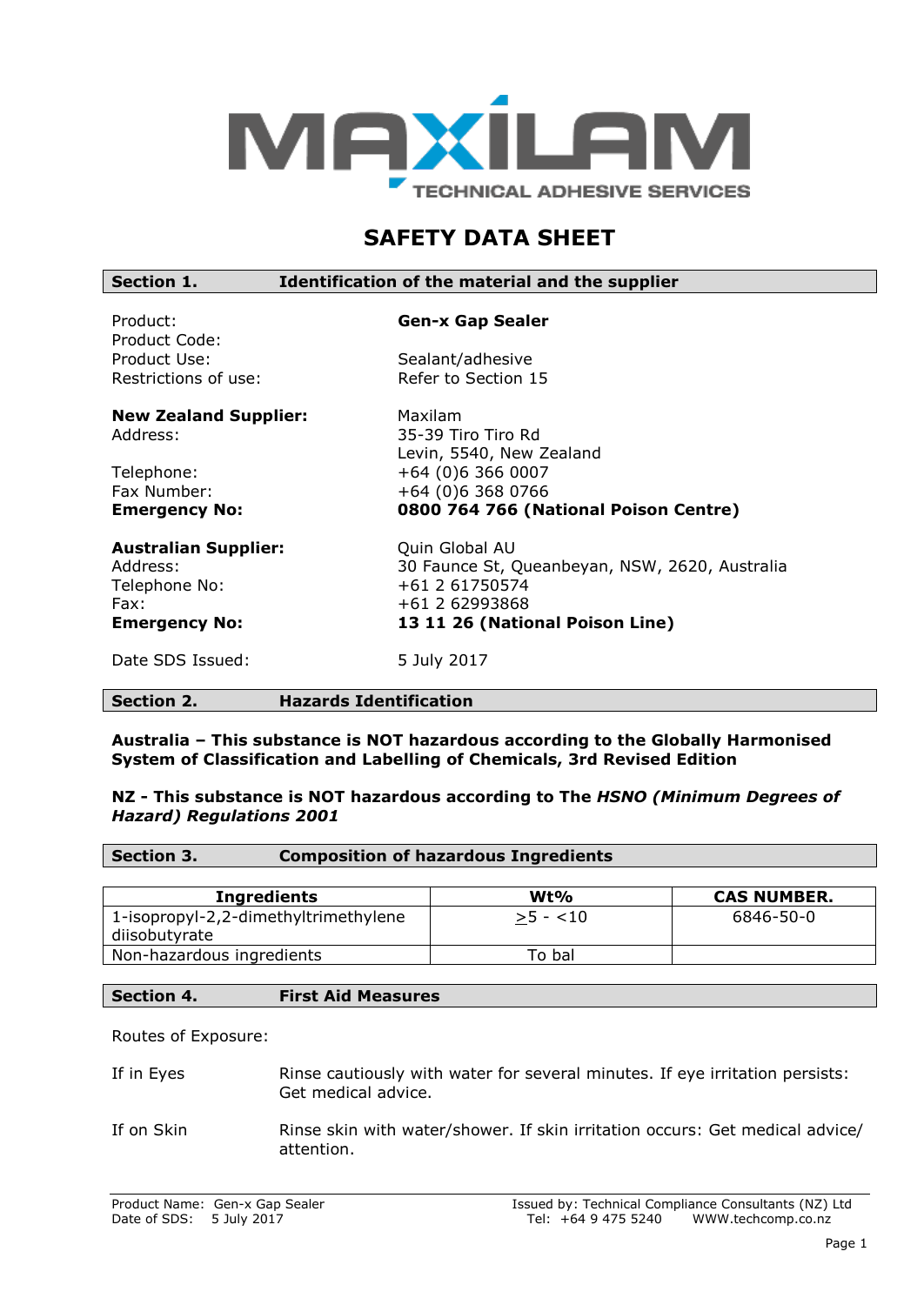| If Swallowed | Do not induce vomiting. Wash out mouth with water. Do not give milk or<br>alcoholic beverages. Never give anything to the mouth of an unconscious<br>person. If vomiting occurs, place victim face downwards, with the head<br>turned to the side and lower than the hips to prevent vomit entering the<br>lungs. Seek medical attention if needed. |
|--------------|-----------------------------------------------------------------------------------------------------------------------------------------------------------------------------------------------------------------------------------------------------------------------------------------------------------------------------------------------------|
| If Inhaled   | Remove person to fresh air. Remove contaminated clothing and loosen                                                                                                                                                                                                                                                                                 |

o fresh air. Remove contaminated clothi remaining clothing. Allow person to assume most comfortable position and keep warm. Keep at rest until fully recovered. Get medical advice if breathing becomes difficult.

| <b>Section 5.</b> | <b>Fire Fighting Measures</b> |
|-------------------|-------------------------------|
|-------------------|-------------------------------|

| <b>Hazard Type</b>                     | Non Flammable                                                          |
|----------------------------------------|------------------------------------------------------------------------|
| <b>Hazards from</b>                    | None known.                                                            |
| products<br><b>Suitable</b>            | Use extinguishing measures that are appropriate to local circumstances |
| <b>Extinguishing</b>                   | and the surrounding environment.                                       |
| media                                  |                                                                        |
| <b>Precautions for</b>                 | In the event of fire, wear self-contained breathing apparatus.         |
| firefighters and<br>special protective |                                                                        |
| clothing                               |                                                                        |
| <b>HAZCHEM CODE</b>                    | <b>None allocated</b>                                                  |
|                                        |                                                                        |

|  | Section 6. | <b>Accidental Release Measures</b> |
|--|------------|------------------------------------|
|--|------------|------------------------------------|

For personal protection, see Section 8.

Keep unnecessary and unprotected personnel away from the spillage.

No special environmental precautions required.

Wipe up with absorbent material (e.g. cloth, fleece). Keep in suitable, closed containers for disposal. Dispose of according to Local Regulations.

## **Section 7. Handling and Storage**

## **Handling and Storage:**

- Read label before use.
- When using do not eat or drink. When using do not smoke.
- Store in cool, well ventilated area.
- Keep container tightly closed.
- Isolate from incompatible materials detailed in Section 10.

# **Section 8 Exposure Controls / Personal Protection**

## **Exposure Limit Values:**

## **WORKPLACE EXPOSURE STANDARDS (provided for guidance only)**

|           | <b>TWA</b>  | <b>STEL</b> |
|-----------|-------------|-------------|
| Substance | ppm $mg/m3$ | ppm $mg/m3$ |

No ingredients have exposure limits

Workplace Exposure Standard – Time Weighted Average (WES-TWA*).The time-weighted average exposure standard designed to protect the worker from the effects of long-term exposure.* Workplace Exposure Standard – Short-Term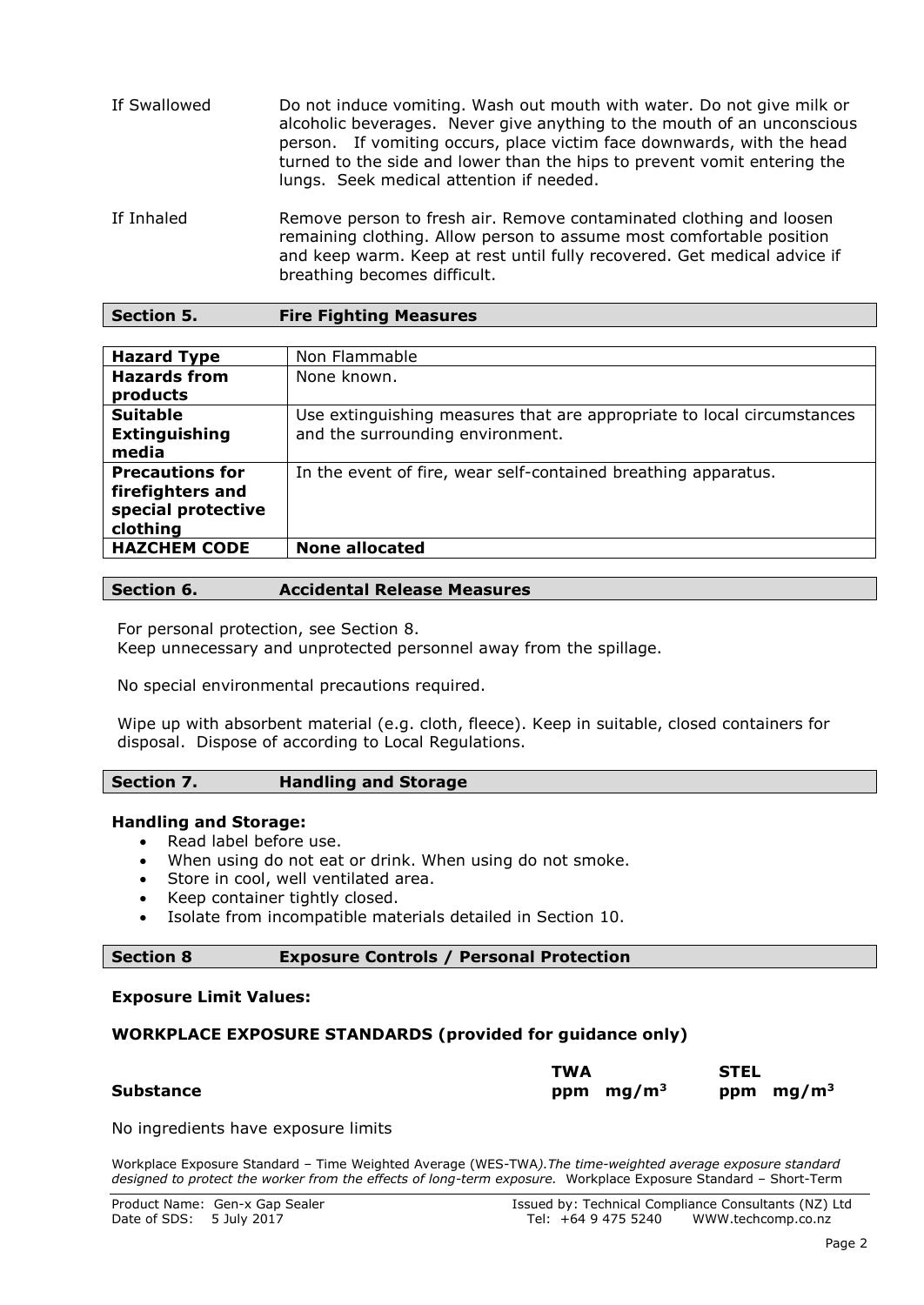Exposure Limit (WESSTEL). *The 15-minute average exposure standard.* Applies to any 15- Minute period in the working day and is designed to protect the worker against adverse effects of irritation, chronic or irreversible tissue change, or narcosis that may increase the likelihood of accidents. The WES-STEL is not an alternative to the WES-TWA; both the short-term and time-weighted average exposures apply.

# **Engineering Controls**

Not required.

# **Personal Protection Equipment**

| <b>Eyes</b>                     | Safety glasses.                                                                                                                                                                                                                                                                                                                                                                                                                                                |
|---------------------------------|----------------------------------------------------------------------------------------------------------------------------------------------------------------------------------------------------------------------------------------------------------------------------------------------------------------------------------------------------------------------------------------------------------------------------------------------------------------|
| <b>Hands and</b><br><b>Skin</b> | Chemical-resistant, impervious gloves complying with an approved standard<br>must be worn at all times when handling chemical products. Butyl<br>rubber/nitrile rubber gloves (0,4 mm), Recommended: Butyl rubber/nitrile<br>rubber gloves.<br>Protective clothing (e.g. Safety shoes acc. to EN ISO 20345, long-sleeved<br>working clothing, long trousers). Rubber aprons and protective boots are<br>additionally recommended for mixing and stirring work. |
| <b>Respiratory</b>              | Respiratory protection not required.                                                                                                                                                                                                                                                                                                                                                                                                                           |

# **Section 9 Physical and Chemical Properties**

| <b>Appearance</b>             | Paste           |
|-------------------------------|-----------------|
| Colour                        | Various         |
| <b>Odour</b>                  | Pungent         |
| <b>Odour Threshold</b>        | Not available   |
| рH                            | 9.5             |
| <b>Boiling Point</b>          | Not available   |
| <b>Melting Point</b>          | Not available   |
| <b>Freezing Point</b>         | Not available   |
| <b>Flash Point</b>            | $>93^{\circ}$ C |
| <b>Flammability</b>           | Not available   |
| <b>Upper and Lower</b>        | Not available   |
| <b>Explosive Limits</b>       |                 |
| <b>Vapour Pressure</b>        | 23 hPa          |
| <b>Density</b>                | 1.67 $g/cm3$    |
| Solubility in water           | Soluble         |
| <b>Partition Coefficient:</b> | Not available   |
| <b>Auto Ignition temp</b>     | Not available   |
| Oxidising                     | Not available   |
| <b>Viscosity, Kinematic</b>   | $> 20.5$ mm2/s  |

# **Section 10. Stability and Reactivity**

| <b>Stability of Substance</b>  | Stable at normal ambient temperatures and when used as<br>recommended. |
|--------------------------------|------------------------------------------------------------------------|
| <b>Conditions to Avoid</b>     | None known.                                                            |
| <b>Incompatible Materials</b>  | None known.                                                            |
| <b>Hazardous Decomposition</b> | No hazards to be specially mentioned.                                  |
| <b>Products</b>                |                                                                        |

## **Section 11 Toxicological Information**

#### **Components:**

**1-isopropyl-2,2-dimethyltrimethylene diisobutyrate: Acute oral toxicity : LD50 Oral (Rat): > 3.200 mg/kg**

**Acute dermal toxicity : LD50 Dermal (Rat): > 5.000 mg/kg**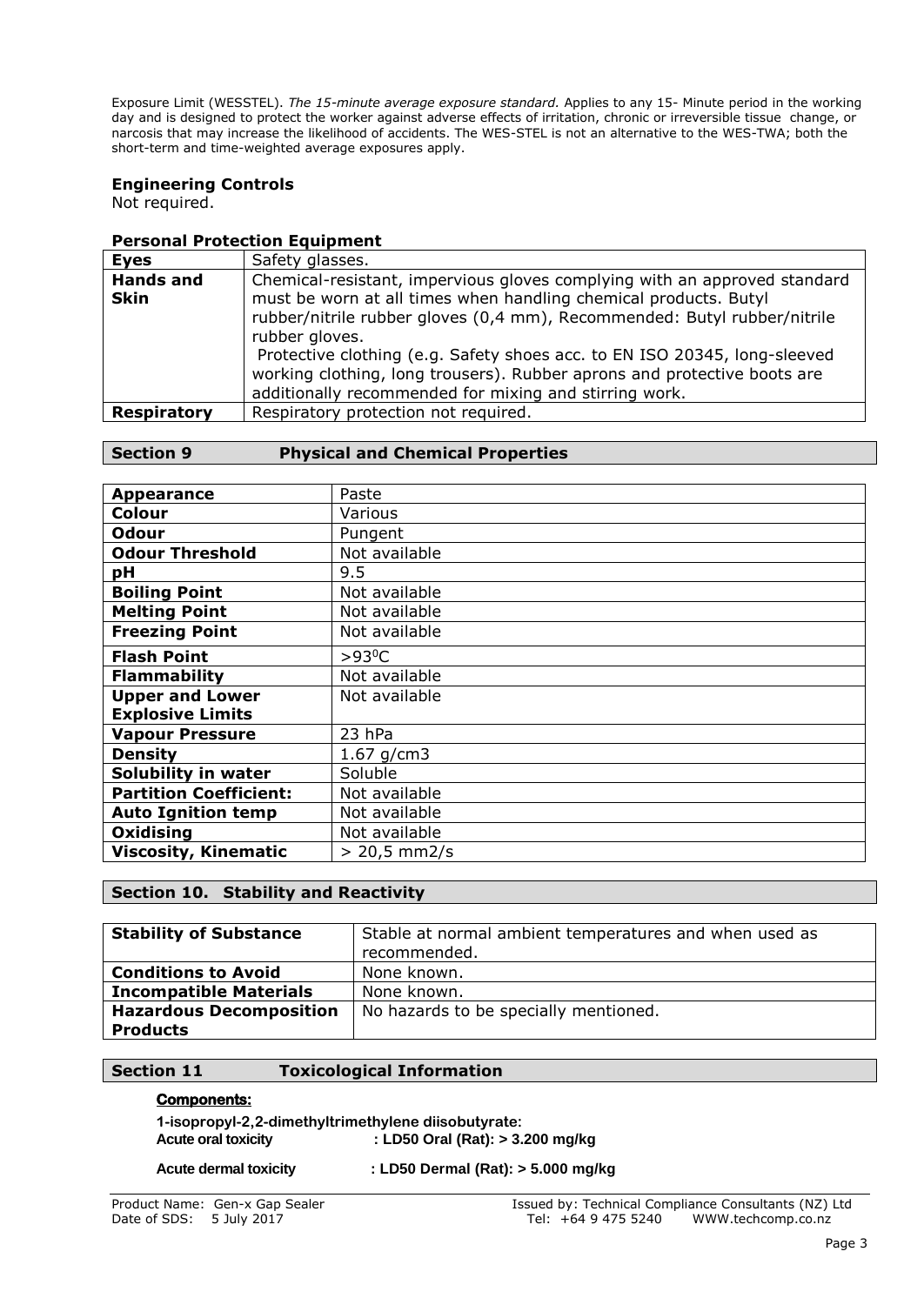# **Acute Effects:**

| <b>Swallowed</b>  | Not applicable. |
|-------------------|-----------------|
| <b>Dermal</b>     | Not applicable. |
| <b>Inhalation</b> | Not applicable. |
| Eye               | Not applicable. |
| <b>Skin</b>       | Not applicable. |

# **Chronic Effects:**

| Carcinogenicity     | Not applicable. |
|---------------------|-----------------|
| <b>Reproductive</b> | Not applicable. |
| <b>Toxicity</b>     |                 |
| <b>Germ Cell</b>    | Not applicable. |
| <b>Mutagenicity</b> |                 |
| <b>Aspiration</b>   | Not applicable. |
| <b>STOT/SE</b>      | Not applicable. |
| <b>STOT/RE</b>      | Not applicable. |

# **Section 12. Ecotoxicological Information**

This product is not known to be hazardous to the environment.

| <b>Persistence and degradability</b> | No data available |
|--------------------------------------|-------------------|
| <b>Biodegradation</b>                | No data available |
| <b>Bioaccumulation</b>               | No data available |
| <b>Mobility in Soil</b>              | No data available |
| <b>Other adverse effects</b>         | No data available |

# **Section 13. Disposal Considerations**

Disposal Method: Triple rinse and dispose of according to Local Regulations. Precautions: None known.

## **Section 14 Transport Information**

This product is NOT classified as a Dangerous Good for transport in Australia; ADG 7 This product is NOT classified as a Dangerous Good for transport: NZS 5433:2012

| <b>Section 15</b> | <b>Regulatory Information</b> |
|-------------------|-------------------------------|
|                   |                               |

## **Australia:**

This substance is NOT hazardous according to the Globally Harmonised System of Classification and Labelling of Chemicals, 3rd Revised Edition

Poison Schedule No: Not Scheduled

## **New Zealand:**

This substance is NOT hazardous according to The HSNO (Minimum Degrees of Hazard) Regulations 2001

## **Section 16 Other Information**

1. HSNO Approved Code of Practice: Preparation of Safety Data Sheets, September 2006. 2. Safe Work Australia NOHSC 2011 National Code of Practice